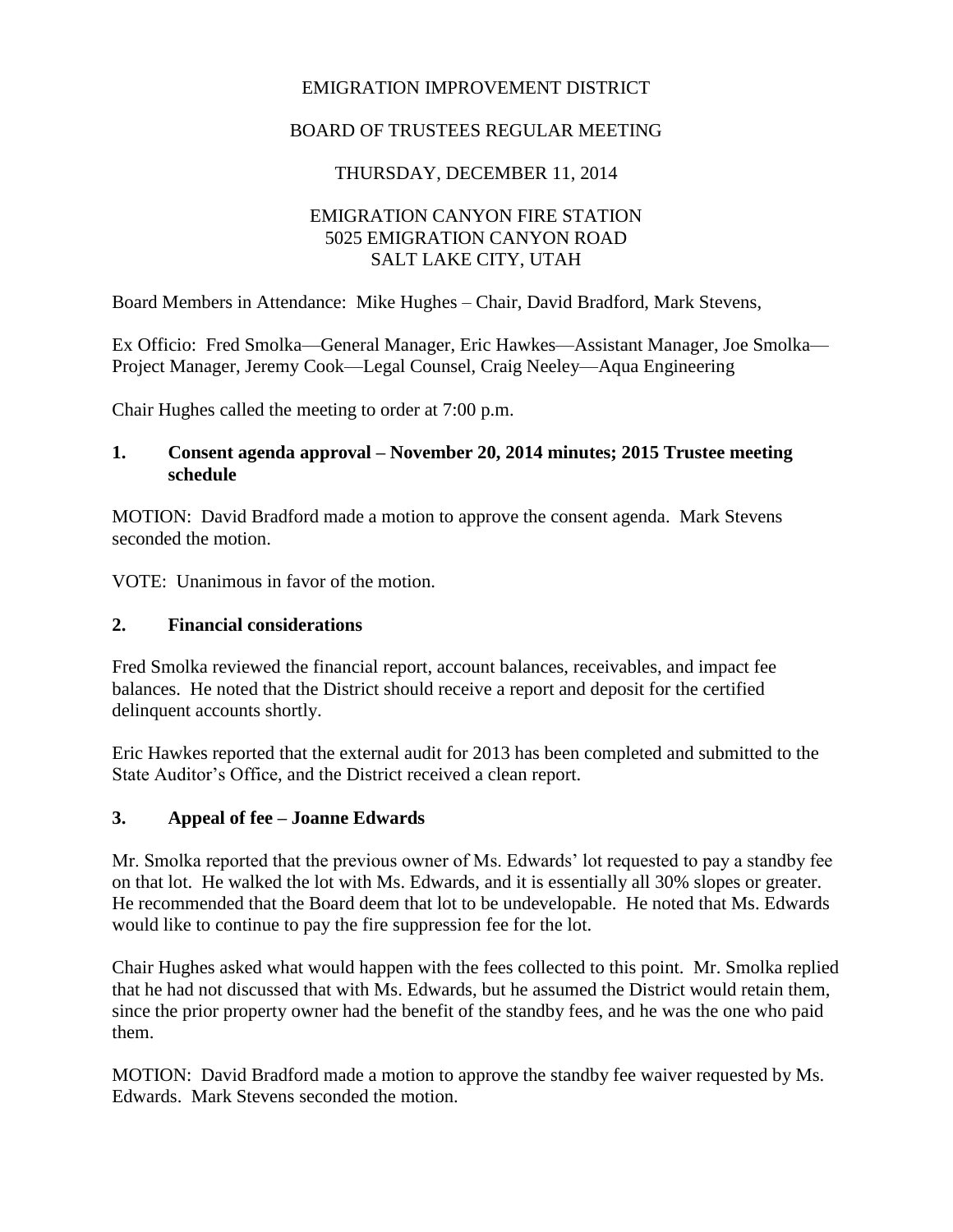Emigration Improvement District Board of Trustees Meeting December 11, 2014 Page 2 of 6

VOTE: Unanimous in favor of the motion.

# **4. Well status report**

Mr. Hawkes reported that the Upper Freeze Creek Well is working very well and pumping about every other day. The water level in the tanks at 11:00 p.m. determines whether one well kicks on or if all three kick on, which means Well 1 and Well 2 are regularly being exercised. He reported that the water level in the Upper Freeze Creek Well is at 906 feet, and it maintains that level constantly.

Board Member Stevens asked where they stand with Brigham Fork Well. Mr. Hawkes replied that they continue to flush it. He believed the telemetry is off again, because the water level shows 248 feet. Mr. Smolka reported that Dewey Peterson, the well driller, is in the hospital. His son-in-law is still working and will keep covering the District's needs.

Mr. Hawkes reported that he and Joe Smolka walked the well construction site and found a couple of minor repairs that the contractor is taking care of. He was confident that they would have good growth with the hydroseeding in the spring.

Craig Neeley discussed the negotiations with the filter manufacturer and supplier and stated that he is still confident that they will be able to work out the warranty issues. He has talked to Hill's Construction about a solution to the Peterson Drilling bill. He verified with the Board that they see no reason to pursue the VFD option if the soft starter continues to function well. Hill's Construction agrees they do not want the insurance companies to get involved unless they absolutely have to. Mr. Neeley stated that he did not think they would get a remedy by the end of the year, and he suggested that the District pay the Peterson Drilling invoice in the interim while they get this worked out and seek reimbursement from Hill's Construction for a remedy under their contract. Mr. Smolka also recommended that they pay the Peterson Drilling bill and reported that Peterson Drilling has agreed to deduct \$2,500 from the bill.

## **5. Well status report**

Mr. Hawkes reported that the static water level on Well 1 is at 106 feet and Well 2 is down to 113, so they have been consistent for the last three or four months. Upper Freeze Creek is consistent at 906 feet, and Brigham Fork says 248 feet, but he speculated that it is actually 48 feet. In November they pumped 1.5 million gallons, 145,000 gallons from Well 2, 75,000 gallons from Well 1, and approximately 1.2 million gallons from Upper Freeze Creek. He explained that, in order to use water from the Brigham Fork Well in the system, he has to manually manipulate the actuator, and the well pumps continuously. It will not operate off the telemetry system, which is part of the repair work that needs to be done.

## **6. Report on IRS exam**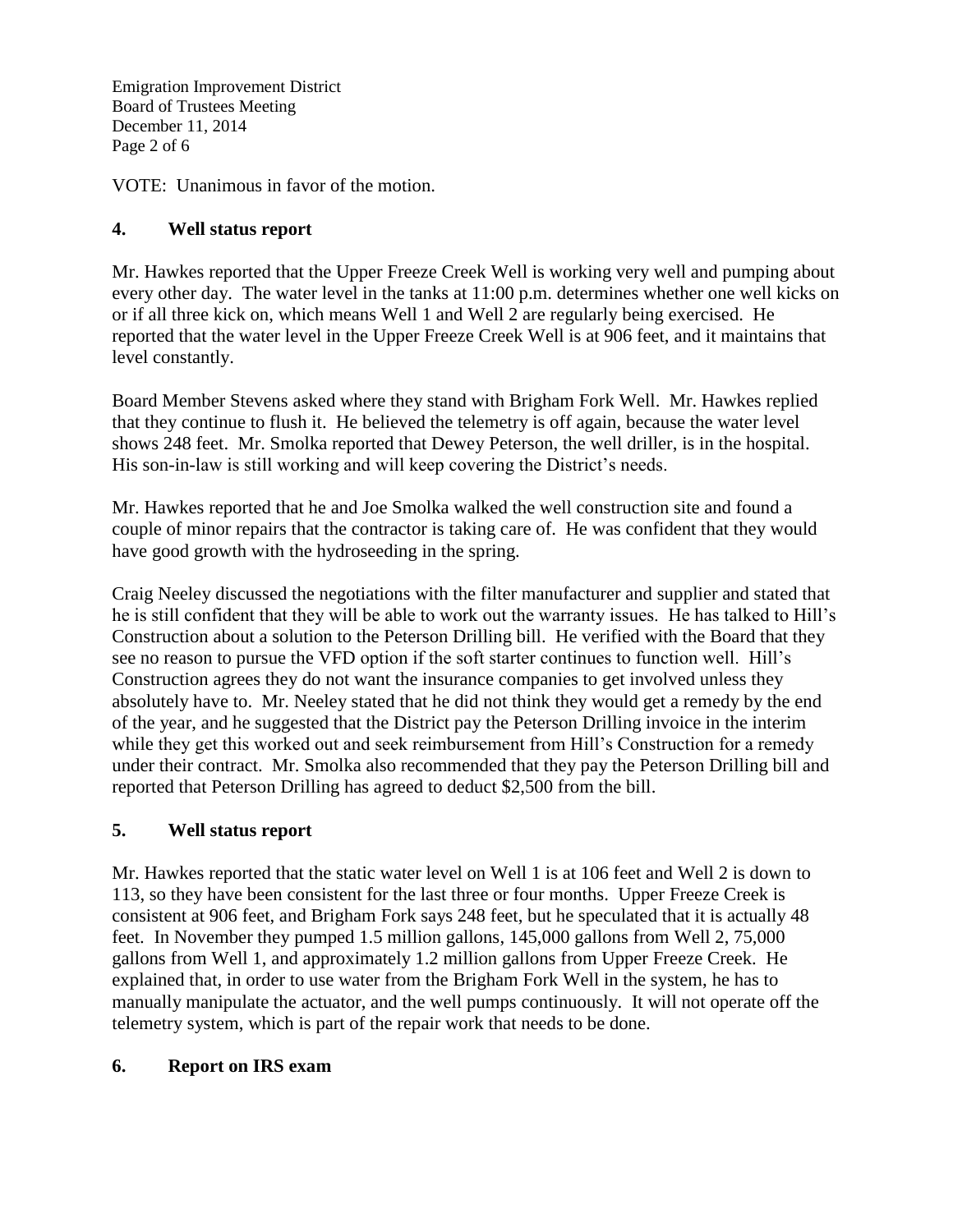Emigration Improvement District Board of Trustees Meeting December 11, 2014 Page 3 of 6

Mr. Hawkes reported that he and Mr. Smolka had a conference call with Carl Chavez with the IRS on November 20 regarding whether the Trustees' compensation should be treated as miscellaneous income or as employee income reportable on Form W-2. Mr. Smolka wrote a letter to Mr. Chavez, who believes the District has a good argument for a 530 exemption which would allow them to continue to report trustee compensation as miscellaneous income on a Form 1099. It would also give the District immunity so they would not have to pay any unpaid taxes from previous years. He reviewed the criteria for receiving a 530 exemption and explained that the District appears to meet those criteria. Mr. Cook commented that the EID is not the only district that has been contacted by the IRS this year, and every district he represents has been contacted. Mr. Hawkes explained that if the District does not qualify for the 530 exemption, the IRS has agreed to offer them a settlement program, which will cost the District about \$1,300, and the IRS will not go after any past years or personal returns of the Board Members.

## **7. Utility billing software progress report**

Mr. Hawkes reported that the meter readings for the last five years have been input along with the current balances. He will input the impact fee notes this week and do some mock billings. Everything appears to be on schedule for starting on January 1, 2015. He stated that it is very helpful to have all the information centralized in one location. Mr. Smolka explained that they will run parallel with both systems for the January billing so they can compare and be sure the new system is working the way it should. Mr. Hawkes explained that they have input five years' worth of meter readings, which would allow them to do pro-rated meter readings in the winter, and they could easily do a monthly billing.

# **8. Public hearing – FY 2015 Budget; amend 2014 Budget to conform to 2014 actuals year end**

MOTION: Mark Stevens made a motion to open the public hearing. David Bradford seconded the motion.

VOTE: Unanimous in favor of the motion.

Steve Hook questioned how the deprecation in the 2015 proposed budget could be the same as the deprecation for 2014 with this new project going online. Mr. Hawkes offered to look into that. Mr. Hook asked if the actual costs for maintenance and repairs for 2014 are correct and if they are actually that far below budget. He questioned whether they may have capitalized items in the new well that should have been included in maintenance and expense. Mr. Smolka confirmed that they only capitalized the items in the budget that were for the project, and everything else was charged to repairs and maintenance. He explained that they budgeted for a major project on Brigham Fork Well that has not yet occurred. Mr. Hook asked why the management expense is lower for 2015. Mr. Smolka explained that he will retire, which will cut down that item substantially.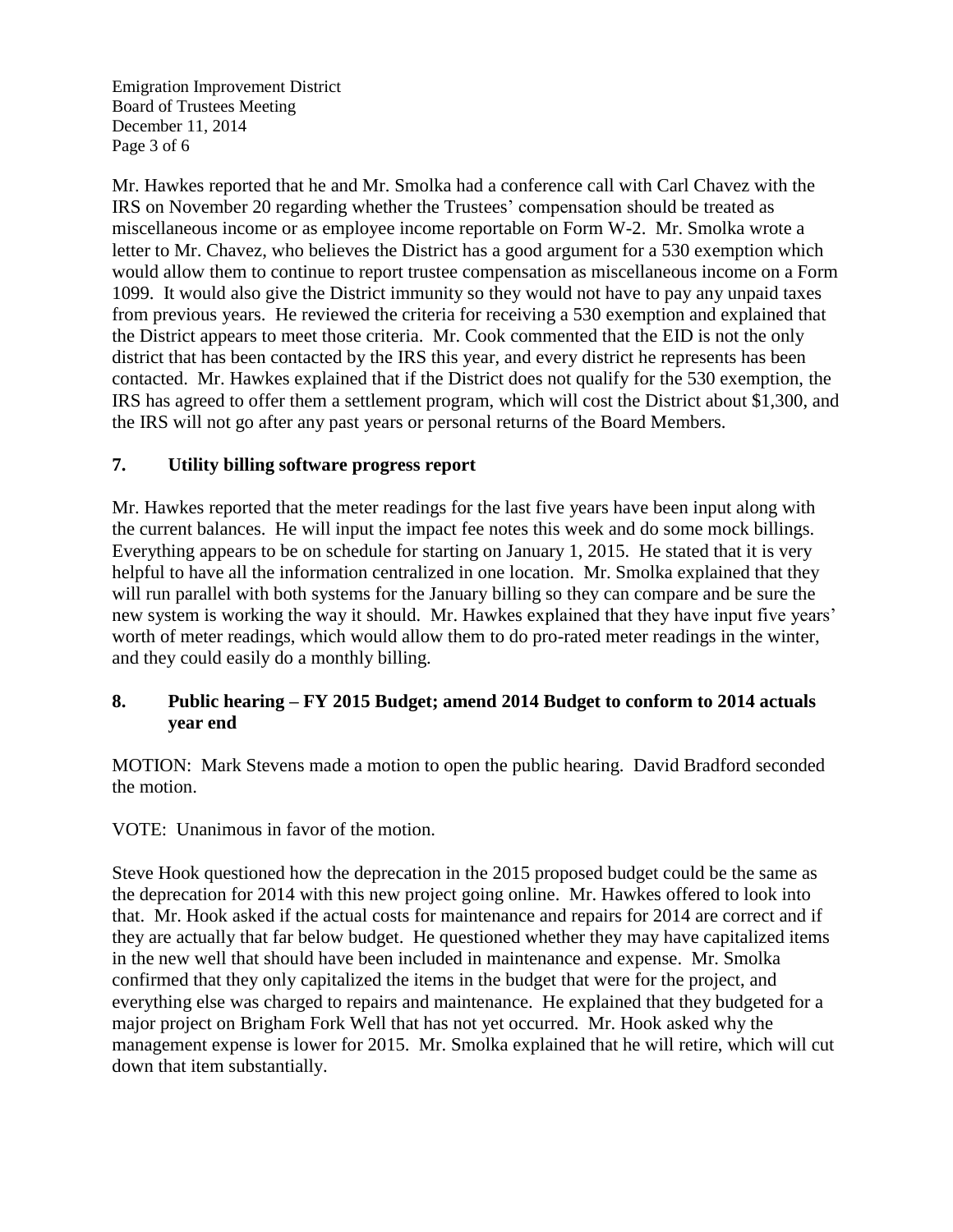Emigration Improvement District Board of Trustees Meeting December 11, 2014 Page 4 of 6

MOTION: David Bradford made a motion to close the public hearing. Mark Stevens seconded the motion.

VOTE: Unanimous in favor of the motion.

MOTION: David Bradford made a motion to adopt the Fiscal Year 2015 Budget for the Emigration Improvement District. Mark Stevens seconded the motion.

VOTE: Unanimous in favor of the motion.

MOTION: Mark Stevens made a motion to adopt the amended 2014 Budget for the Emigration Improvement District to conform to the actuals for the year ending December 31, 2014. David Bradford seconded the motion.

VOTE: Unanimous in favor of the motion.

## **9. TMDL – Cluster or community drain field septic system**

Brad Rasmussen with Aqua Engineering explained that the first step will be to decide how much and what water they are dealing with and tie that in with what the State expects them to do. He provided some information on drain fields and explained that the simplest solution would be a pump that goes into existing septic systems and pumps the effluent to a new drain field. They would need to look at where to put the drain field and be sure they meet all the necessary criteria. He suggested that they conduct a study and come up with costs and find an appropriate site.

Chair Hughes discussed the possibility of pumping into three separate drain fields. Mr. Rasmussen explained that drain fields are limited by length and zones, and they can have three different zones in one drain field. Chair Hughes explained that the EID has the possibility of getting this funded by the State, and they will want to continue doing additional systems like this.

The Board Members and Mr. Rasmussen discussed potential disinfection systems that could be included. Mr. Rasmussen explained that they would work out all the details in the design process. He explained that they can get a 30% credit on drain field size if they do a treatment system or a domed cover.

Mr. Rasmussen suggested that the District do some preliminary work to refine the scope of work so he can help them develop an RFP, such as determining the effluent requirements and whether the State requires additional treatment. He explained that, in order to do perc tests for on-site systems, a certain set of criteria is required, and the person who does it has to be on-site certified. He suggested that digging pits on a proposed site would help them determine if a perc test is necessary based on the soils in the pits. Mr. Neeley explained that they could either do an RFP for the project costs, or they could do a Request for Qualifications for engineering qualifications to do the project. Mr. Rasmussen explained that they would develop an engineering report that addresses the design parameters and take that to the State for their approval, and then they would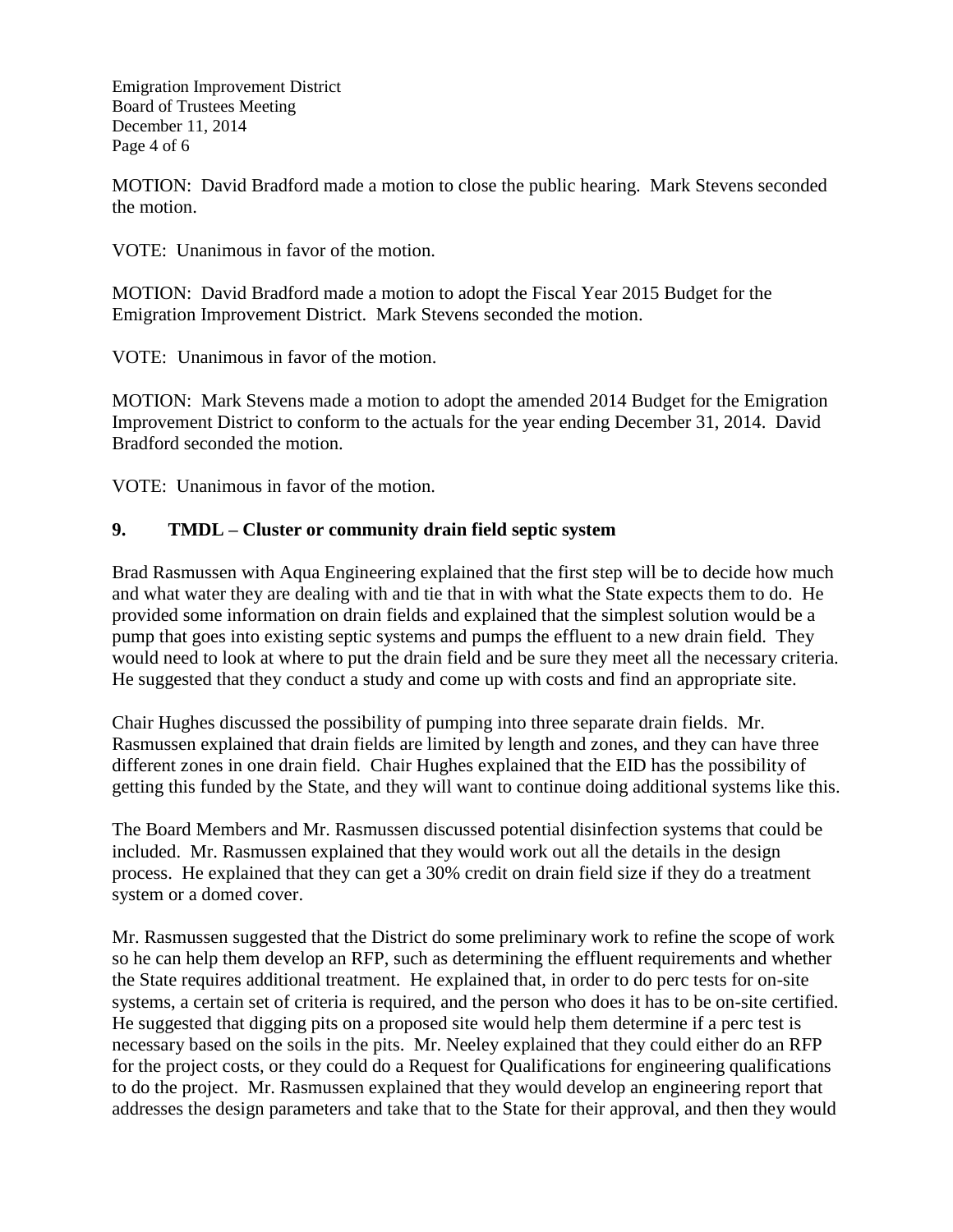Emigration Improvement District Board of Trustees Meeting December 11, 2014 Page 5 of 6

do more engineering to actually design the system and send it out to bid. Mr. Hawkes asked if it is necessary to do an RFP for this type of specialized project. Mr. Cook replied that typically they would do an RFQ rather than an RFP.

Board Member Stevens expressed concern about the District acquiring additional debt. Mr. Smolka explained that the State is talking about having the people pay for the system, and the EID may have to subsidize the system to some extent. Chair Hughes explained that the discussions with the State indicated that the District would have to commit something to the system, and they have to have the ability to repay part of the cost, but they were looking for the individuals who connect to the system to repay it, not the District. The District would be the body politic to administer the process. He explained that a problem has been found in the creek, and if the EID does not do something about it, the State will. The EID can determine what is done in the Canyon if they get ahead of what is happening at the State level, and the State is willing to pay for the pilot project for the EID to show them what they intend to do. Board Member Stevens believed they need to get the citizens on board with what they are doing. Chair Hughes stated that he believes they need some solutions first. Mr. Rasmussen explained that the State is always willing to meet with people and explain the situation. He explained that the earlier they get involved in the process, the more likely it is that funding will be available.

Chair Hughes requested that Aqua Engineering prepare a request for qualifications for the community drain field system. Mr. Neeley stated that they would have a draft document available for the next board meeting.

## **10. Any items requested by the visiting public**

Steve Hook asked about the Mark Tracy group and if there is any activity at the State level. Mr. Cook replied that he has not heard anything, and no one has officially filed legal action. Mr. Smolka stated that, when he spoke with Ryan Roberts at the State Auditor's Office, he was told that it could take a long time before they get an opportunity to look at it. Mr. Hook commented that Sam Plumb attended the community preservation meeting at the County last evening and dredged up all kinds of things about the EID and not having a set group takes control of everything.

## **11. Closed session**

MOTION: David Bradford made a motion to convene in closed session to discuss imminent litigation. Mark Stevens seconded the motion.

VOTE: Unanimous in favor of the motion.

The Board of Trustees met in closed session to discuss litigation from 9:00 p.m. to 9:25 p.m. Those present included the Board of Trustees, Fred Smolka, Eric Hawkes, Jeremy Cook, and Karen McLaws.